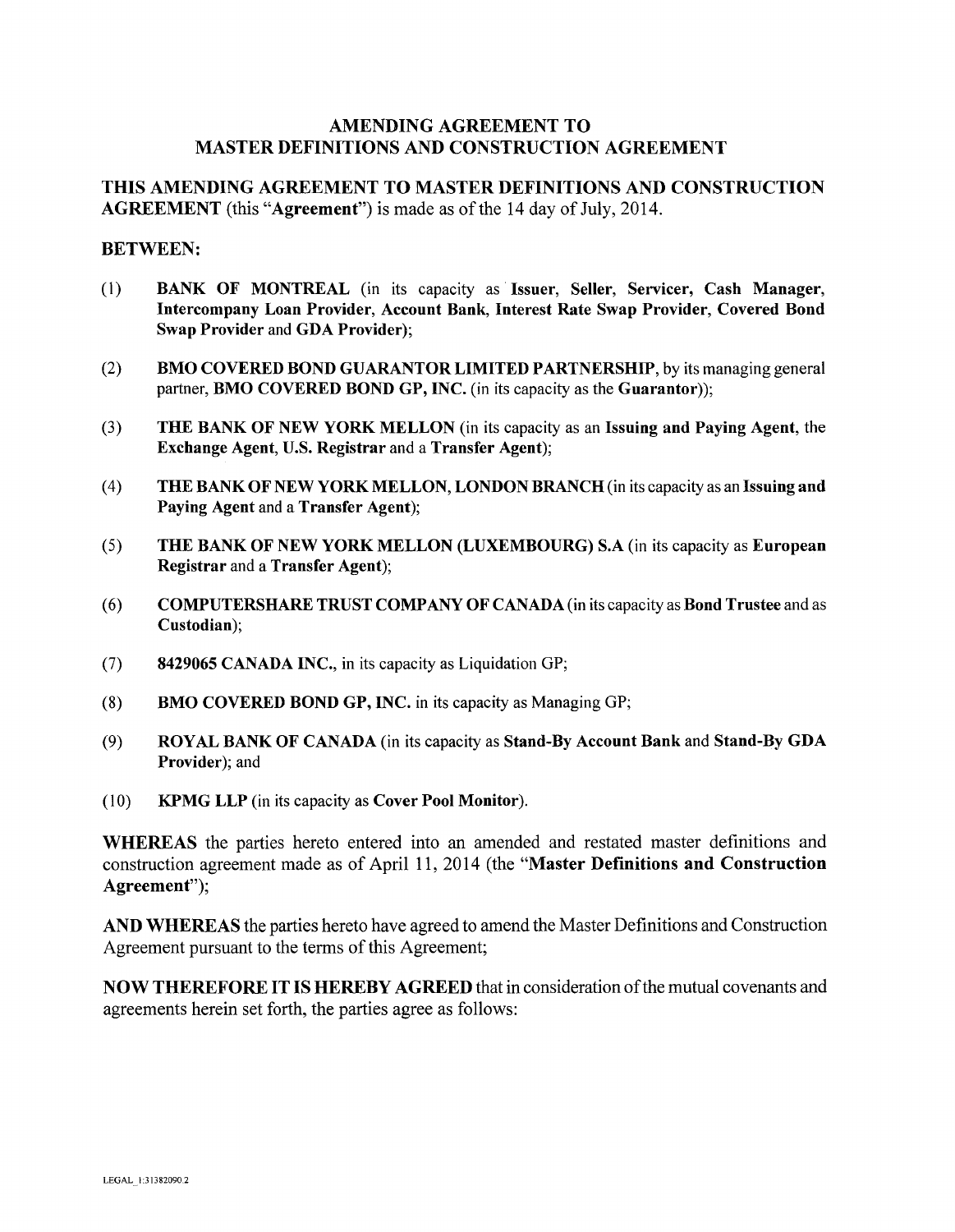## **ARTICLE 1- AMENDMENTS**

#### **1.01 Amendments**

(1) The definition of "GDA Rate" in Section 1 of the Master Definitions and Construction Agreement is deleted in its entirety and replaced with the following:

**"GDA Rate** means the rate of interest accruing on the balance standing to the credit of the GDA Account equal to the annual rate of CDOR less 0.10% in respect of a Guarantor Payment Period;"

(2) The definition of"Indexation Methodology" in Section 1 of the Master Definitions and Construction Agreement is deleted in its entirety and replaced with the following:

**"Indexation Methodology** means the indexation methodology determined by the Guarantor that meets the requirements provided for in the CMHC Guide to determine indexed valuations for Properties relating to the Loans in the Portfolio, which, as of the date of this Master Definitions and Construction Agreement is a combination of (i) the Teranet Inc. based house price index for the eleven metropolitan areas for which it is available, and (ii) for all other areas a property value that is adjusted using a composite index which is calculated as a weighted average of the eleven metropolitan areas referred to in clause (i), in each case as more particularly described in the Prospectus, whether directly or by reference, and which methodology may be changed from time to time and will, at any time, be disclosed in the then-current Investor Report and all future Investor Reports for periods from and after July 1, 2014. Any update or other change to the Indexation Methodology must comply with the requirements of the CMHC Guide and will (i) require notice to CMHC and satisfaction of any other conditions specified by CMHC in relation thereto, (ii) if such update or other change constitutes a material amendment thereto, require satisfaction of the Rating Agency Condition, and (iii) if such update or other change is materially prejudicial to the Covered Bondholders, require the consent of the Bond Trustee;"

(3) The definition of "Latest Valuation" in Section 1 of the Master Definitions and Construction Agreement is deleted in its entirety and replaced by the following:

**"Latest Valuation** means, in relation to any Property, the value given to that Property by the most recent Valuation Report addressed to the Seller or, as applicable, an Originator, or, if the LTV Ratio of such Loan was less than 60%, the purchase price of the property or current tax assessment, as applicable; provided that, commencing July 1, 2014, such value shall be adjusted at least quarterly to account for subsequent price adjustments using the Indexation Methodology;"

# **ARTICLE 2- MISCELLANEOUS**

# **2.01 Further Assurances**

Each of the parties hereto will from time to time execute and deliver all such further documents and instruments and do all acts and things as any of the other parties may reasonably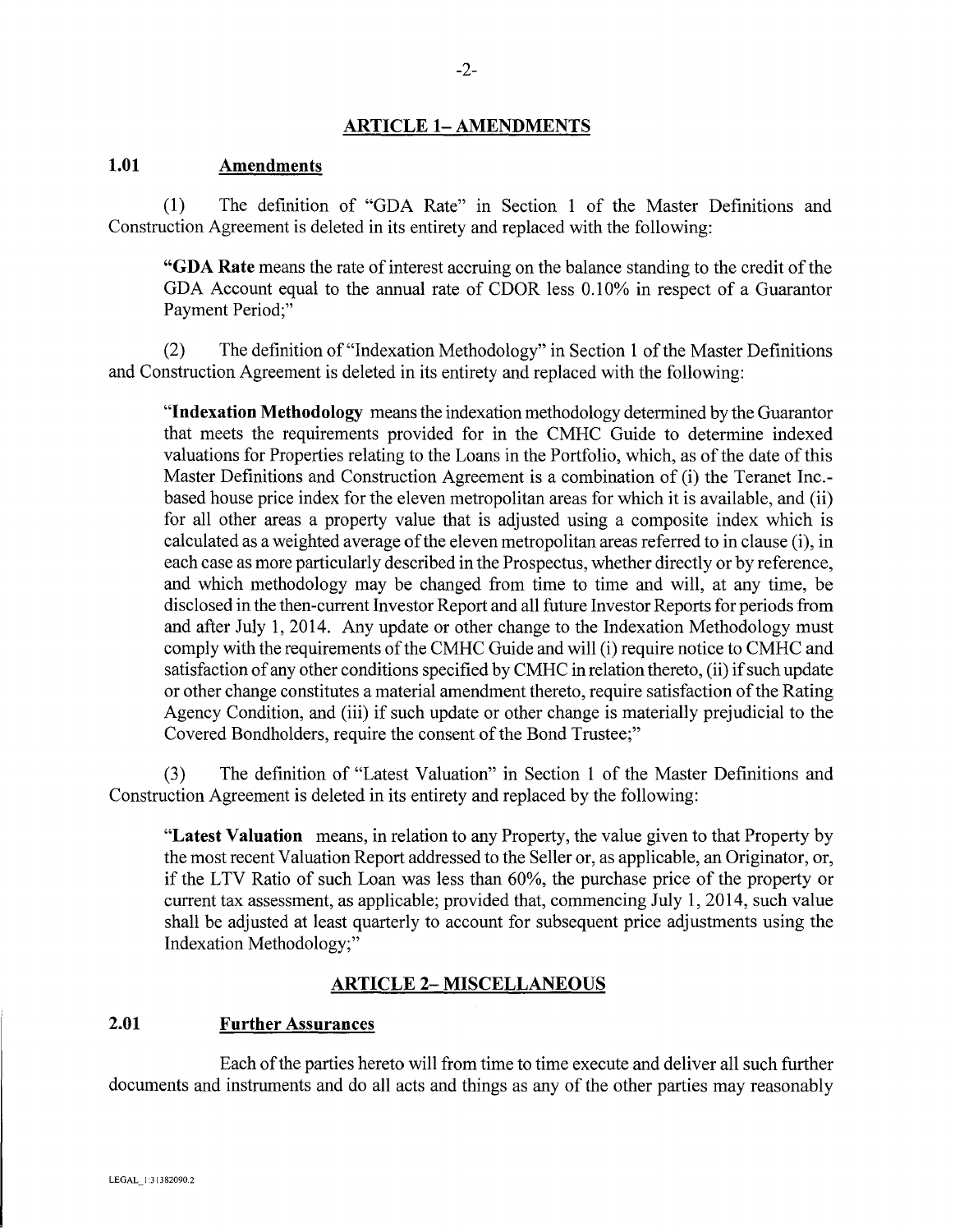require to effectively carry out or better evidence or perfect the full intent and meaning of this Agreement.

## **2.02 Other Amendments**

Except as expressly amended, modified and supplemented hereby, the provisions of the Master Definitions and Construction Agreement are and shall remain in full force and effect and shall be read with this Agreement, *mutatis mutandis.* Where the terms of this Agreement are inconsistent with the terms of the Master Definitions and Construction Agreement (prior to its amendment hereby), the terms of this Agreement shall govern to the extent of such inconsistency.

## **2.03 Governing Law**

This Agreement is governed by and will be construed in accordance with the laws of Ontario and the federal laws of Canada applicable therein.

# **2.04 Interpretation**

Capitalized terms used herein and not otherwise defined shall have the meanings ascribed thereto in the Master Definitions and Construction Agreement (prior to its amendment hereby).

# **[SIGNATURE PAGES FOLLOW]**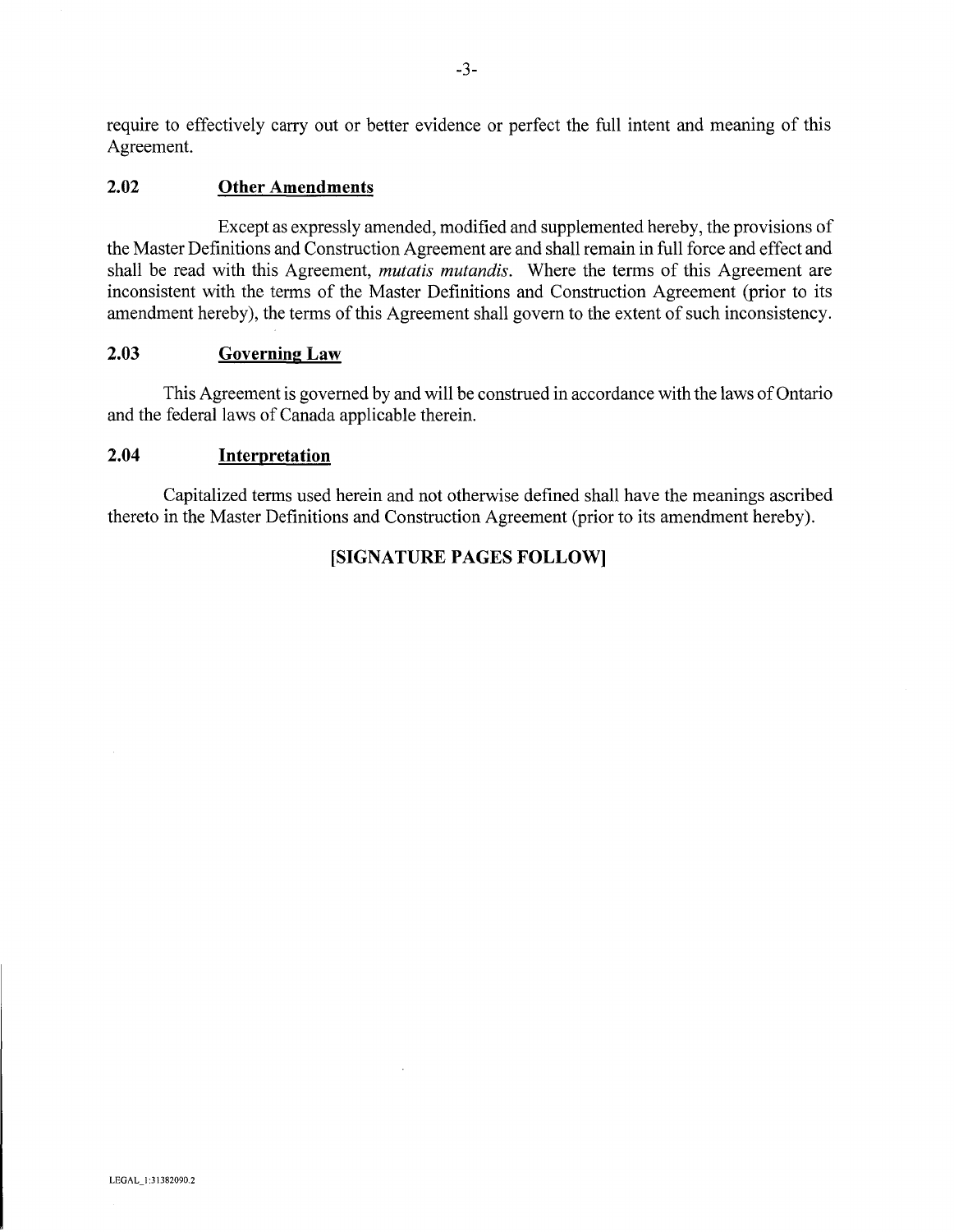IN WITNESS WHEREOF the parties hereto have executed this Agreement on the day and year first before written.

**BANK OF MONTREAL, as Issuer, Seller,** Servicer, Cash Manager, Intercompany Loan Provider, Account Bank, Interest Rate Swap Provider, Covered Bond Swap Provider and GDA Provider

By: Name:  $CATHRYN$ CRANSTON

Title: SENIOR VICE PRESIDENT and TREASURER

**BMO COVERED BOND GUARANTOR LIMITED PARTNERSHIP, by its** managing general partner, BMO **COVERED BOND GP, INC., as Guarantor** 

By:

Name: CHRIS HAGHES Title: Vice-PRESIDANT CORRENTED TRUST VAY

**COMPUTERSHARE TRUST COMPANY** 

OF CANADA, as Bond Trustee and Custodian

By: Name: Title: By: Name: Title: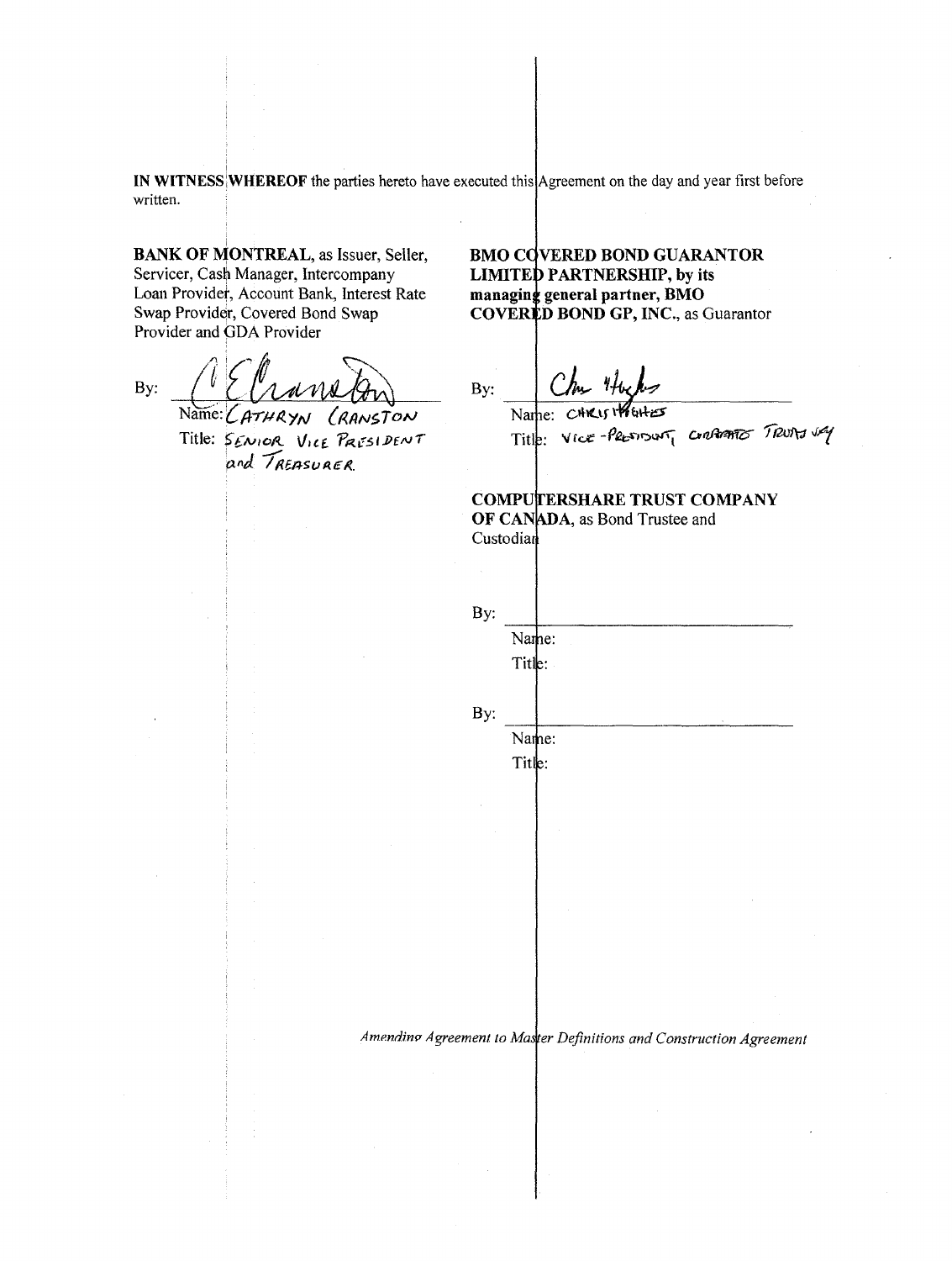IN WITNESS WHEREOF the parties hereto have executed this Agreement on the day and year first before written.

BANK OF MONTREAL, as Issuer, Seller, Servicer, Cash Manager, Intercompany Loan Provider, Account Bank, Interest Rate Swap Provider, Covered Bond Swap Provider and GDA Provider

 $\bar{z}$ 

BMO COVERED BOND GUARANTOR LIMITED PARTNERSHIP, by its managing general partner, BMO COVERED BOND GP, INC., as Guarantor

| By: |        | By:                                                                                                                                          |
|-----|--------|----------------------------------------------------------------------------------------------------------------------------------------------|
|     | Name:  | Name:                                                                                                                                        |
|     | Title: | Title:                                                                                                                                       |
|     |        | COMPUTERSHARE TRUST COMPANY<br>OF CANADA, as Bond Trustee and<br>Custodian<br>By:<br>Sean Pigo<br>Name:<br>Corporate Trust Officer<br>Title: |
|     |        | Cura Ulun<br>By:<br>Name:                                                                                                                    |
|     |        | <b>Mircho Mirchev</b><br>Title:<br>Corporate Trust Officer                                                                                   |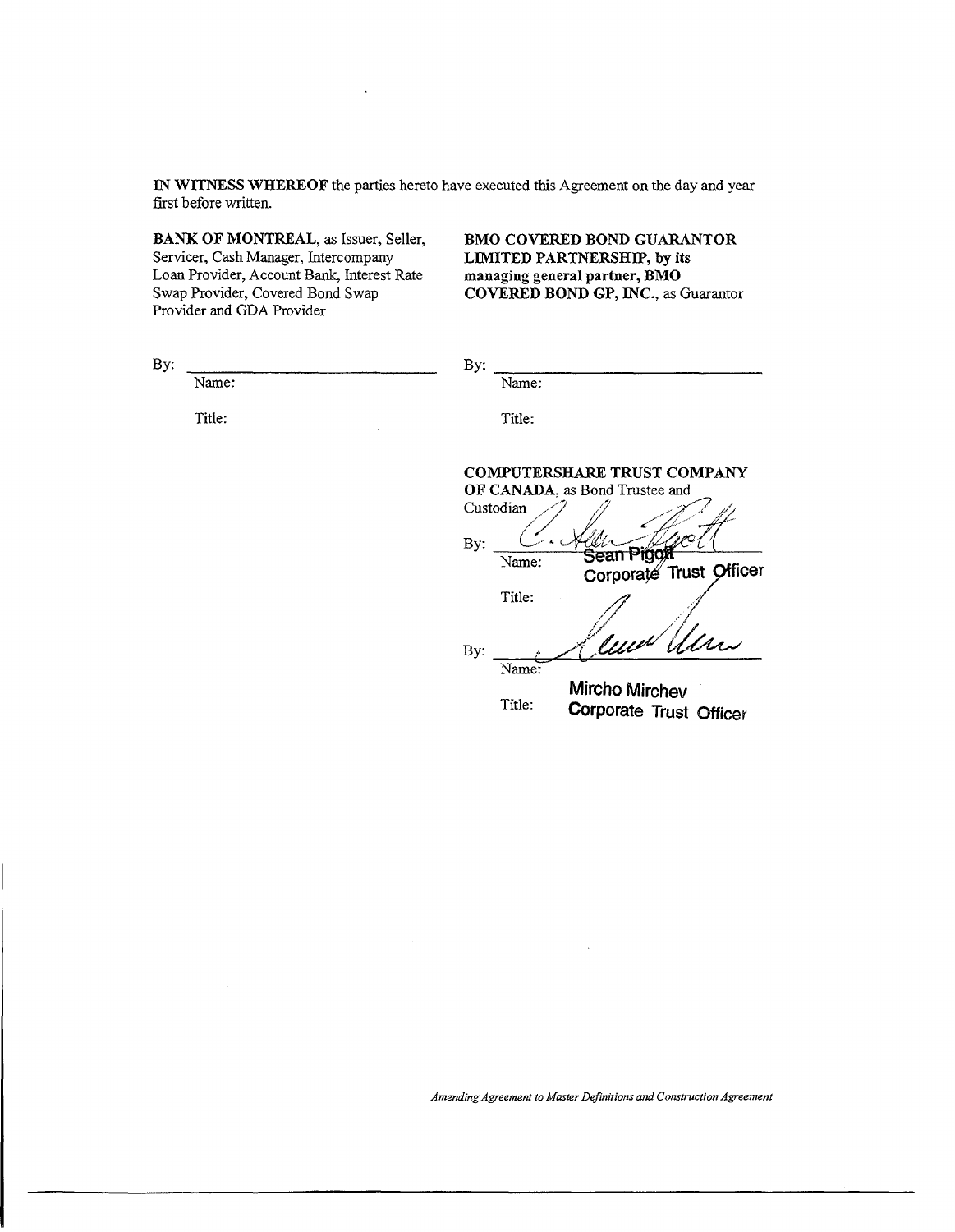|     | 8429065 CANADA INC., as Liquidation                               | <b>KPMG LLP, as Cover Pool Monitor</b> |
|-----|-------------------------------------------------------------------|----------------------------------------|
| GP  |                                                                   |                                        |
| By: |                                                                   | By:                                    |
|     | (ERIC GANTHER Name:<br>Name: $\bigwedge^2 \mathcal{U}$<br>HARLES\ |                                        |
|     | Title: VICE PRESIDENT                                             | Title:                                 |

**BMO COVERED BOND GP,** INC., as Managing GP

**ROYAL BANK OF CANADA,** as Stand-By Account Bank and Stand-By GDA Provider

By:

By:

Name:

Title:

Name:

Title: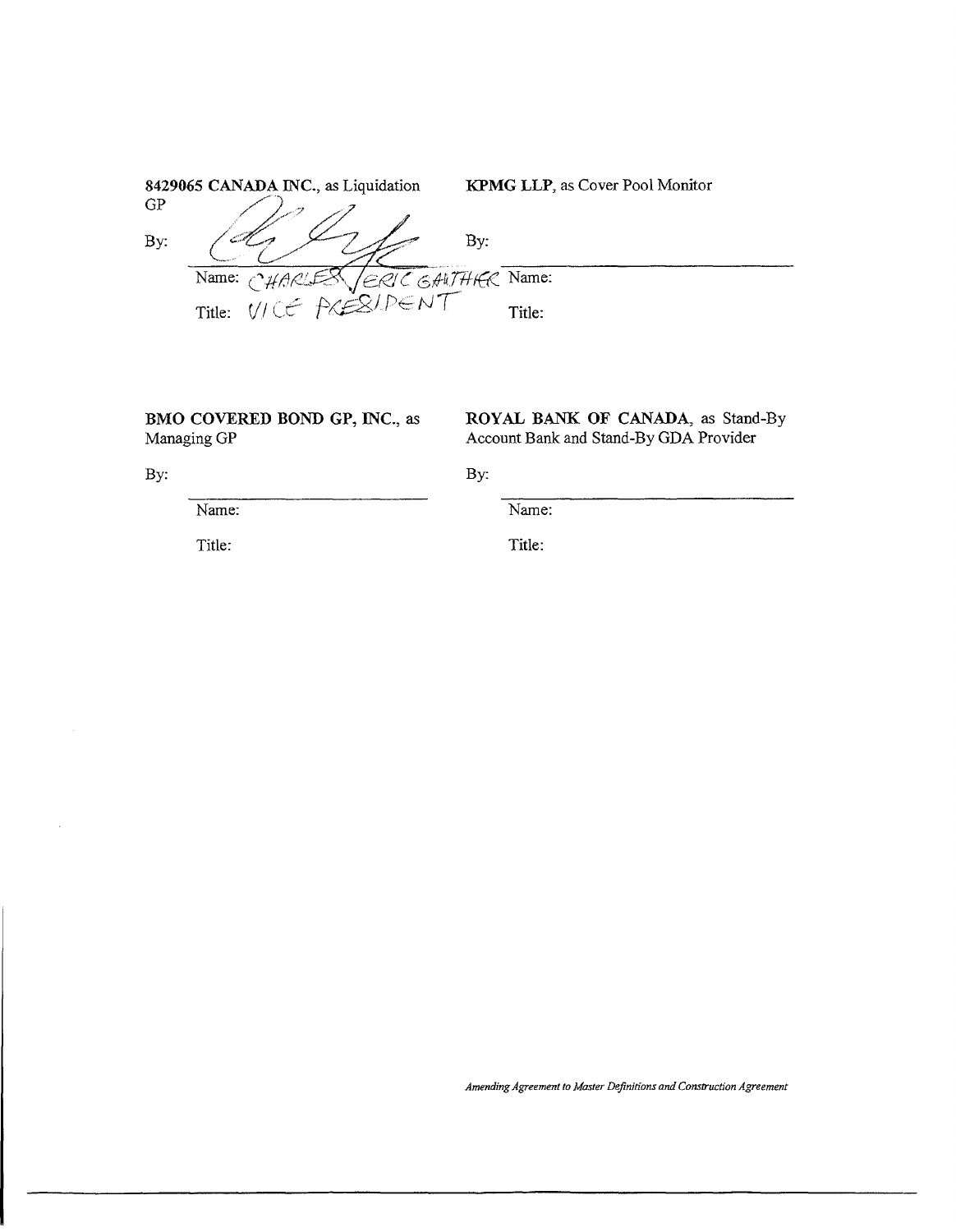### 8429065 CANADA INC., as Liquidation GP

KPMG LLP, as Cover Pool Monitor

 $\mathsf{By:}\n \overline{\phantom{aaaaa}\phantom{aaaaaa}}\phantom{aaaaaa}$  Name:

 $B_y:$   $\overbrace{D}$ Name: NAVEEN KALIA Title: PARTUGR.

### BMO COVERED BOND GP, INC., as Managing GP

ROYAL BANK OF CANADA, as Stand-By Account Bank and Stand-By GDA Provider

 $\label{thm:main} \underline{\mathcal{P}}(\underline{\mathcal{P}}(\underline{\mathcal{P}}(\underline{\mathcal{P}}(\underline{\mathcal{P}}(\underline{\mathcal{P}}(\underline{\mathcal{P}}(\underline{\mathcal{P}}(\underline{\mathcal{P}}(\underline{\mathcal{P}}(\underline{\mathcal{P}}(\underline{\mathcal{P}}(\underline{\mathcal{P}}(\underline{\mathcal{P}}(\underline{\mathcal{P}}(\underline{\mathcal{P}}(\underline{\mathcal{P}}(\underline{\mathcal{P}}(\underline{\mathcal{P}}(\underline{\mathcal{P}}(\underline{\mathcal{P}}(\underline{\mathcal{P}}(\underline{\mathcal{P}}(\underline{\mathcal{P}}(\underline{\mathcal{P}}(\underline{\mathcal{P}}(\underline{\math$ 

 $\mathsf{By:}$   $\overline{\mathsf{Name:}}$ Title:

Title:

| ۰<br>×.<br>۰, |  |
|---------------|--|
|               |  |

 $\frac{By:}{Name:}$ Title: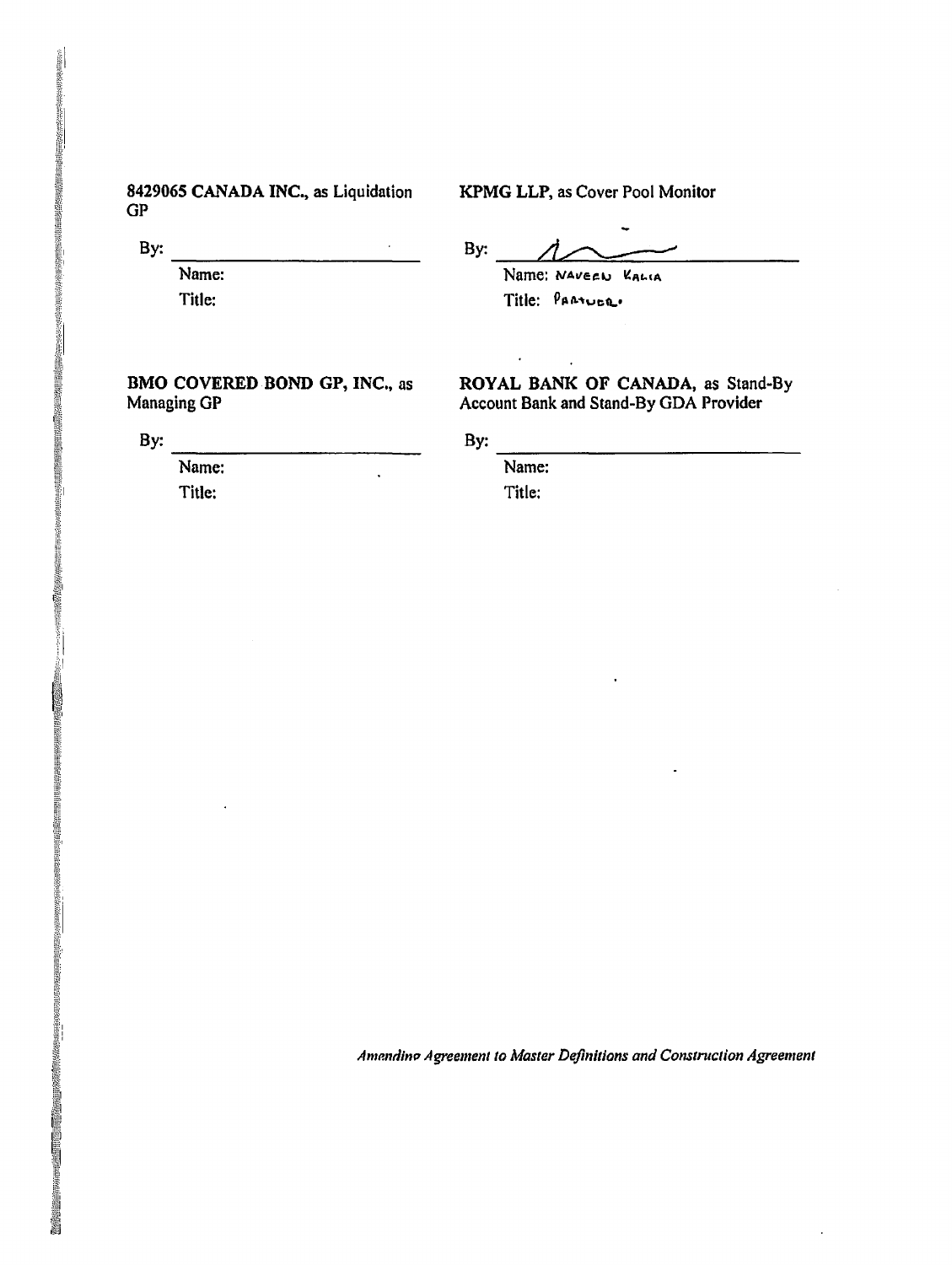8429065 CANADA INC., as Liquidation  $GP$ 

By: Name: Title:

**BMO COVERED BOND GP, INC., as** Managing GP

 $By:$  $\int f_{\mu\nu}$  $\mathcal{L}$  $H$  $v$ *ares* Name: CHP

Vice-PRESIDENT, CORRENTE Title: TROPOURY

KPMG LLP, as Cover Pool Monitor

| By: |                        |  |  |            |  |
|-----|------------------------|--|--|------------|--|
|     | Name:                  |  |  |            |  |
|     | $T$ itl $\dot{\phi}$ : |  |  |            |  |
|     |                        |  |  | <b>ALC</b> |  |

ROYAL BANK OF CANADA, as Stand-By Account Bank and Stand-By GDA Provider

| By: |        |   |  | . . |  |
|-----|--------|---|--|-----|--|
|     | Name:  | ٠ |  |     |  |
|     | Title: |   |  |     |  |
|     |        |   |  |     |  |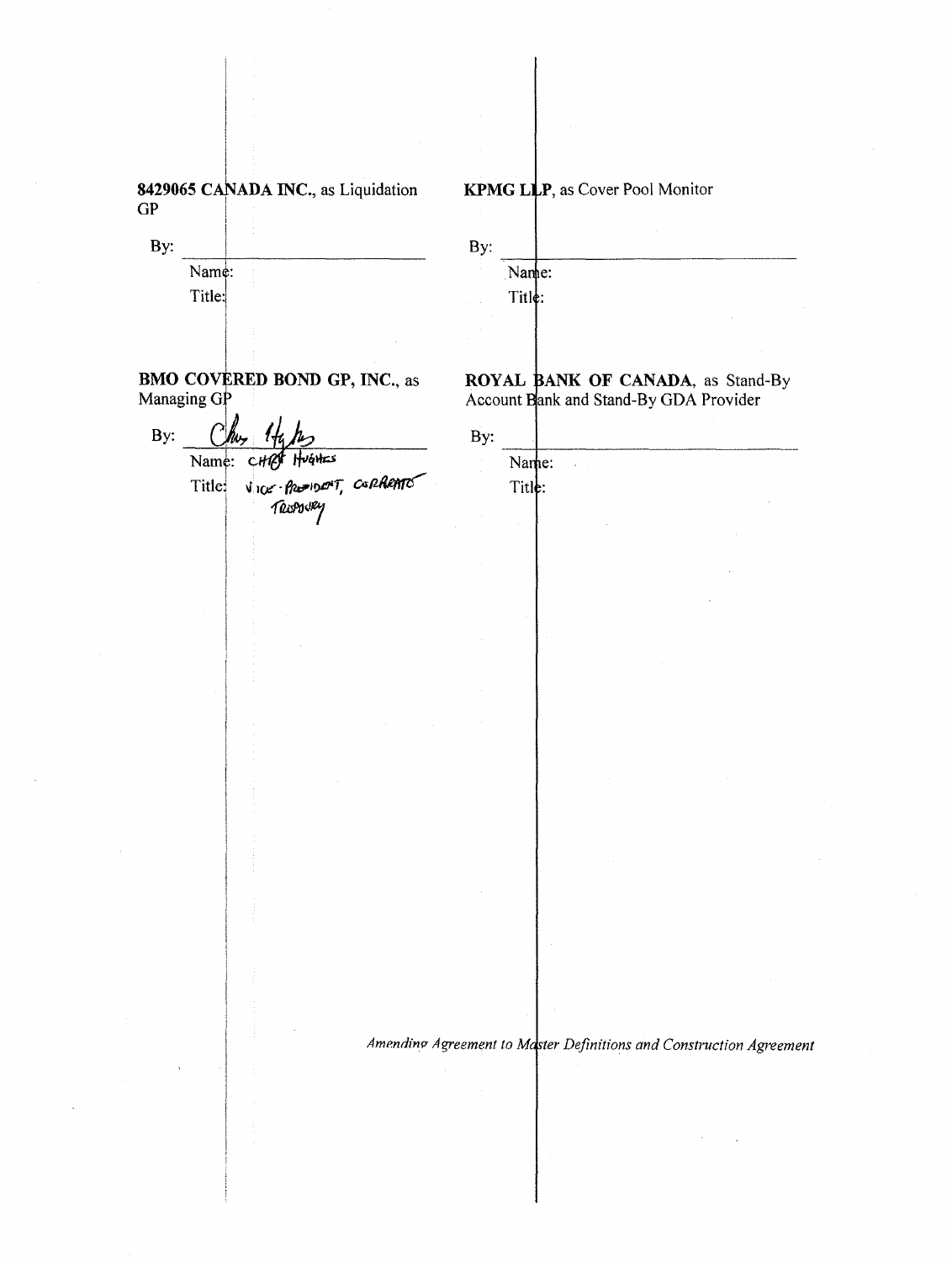8429065 CANADA INC., as Liquidation  $GP$ 

By:

Name: Title:

KPMG LLP, as Cover Pool Monitor

By:

Name: Title:

BMO COVERED BOND GP, INC., as

By:

Managing GP

Name: Title:

ROYAL BANK OF CANADA, as Stand-By Account Bank and Stand-By GDA Provider

By:  $\frac{1}{\sqrt{2\pi}}$ 

Nature: James Salem

Title: Executive Vice President and Treasurer